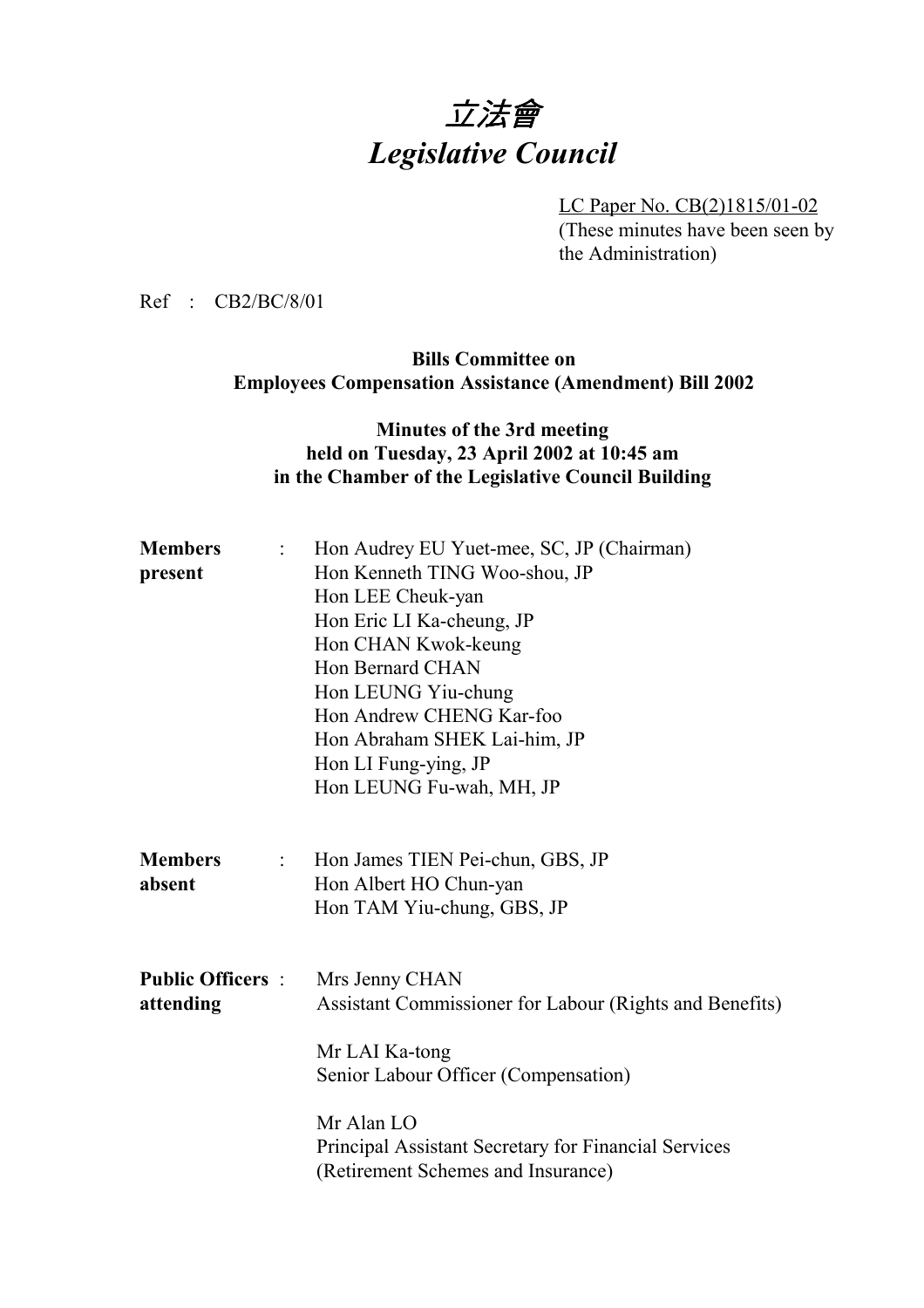|                   | Mr H Y MOK<br>Assistant Commissioner of Insurance (General Business)                               |
|-------------------|----------------------------------------------------------------------------------------------------|
|                   | Mr Geoffrey A FOX<br>Senior Assistant Law Draftsman                                                |
|                   | Mr Lawrence PENG<br>Senior Government Counsel                                                      |
| <b>Invitation</b> | <b>Attendance by :</b> General Insurance Council of The Hong Kong Federation of<br><b>Insurers</b> |
|                   | Mr CHAN Kin-por<br>Chairman, General Insurance Council                                             |
|                   | Mr Franz-Josef HAHN<br>Councillor, General Insurance Council                                       |
|                   | Mr Ross MATTHEWS<br>Councillor, General Insurance Council                                          |
|                   | <b>Employees Compensation Assistance Fund Board</b>                                                |
|                   | Mr Raymond TANG<br>Chairman                                                                        |
|                   | Ms Patricia YIM Wai-man<br>Secretary                                                               |
|                   | <b>Employers' Federation of Hong Kong</b>                                                          |
|                   | Mr Victor APPS<br>Vice Chairman                                                                    |
|                   | <u>The Hong Kong Construction Association Ltd</u>                                                  |
|                   | Mr James R GRAHAM<br>Chairman of Working Group on Construction Insurance                           |
|                   | Mr James LAU Chi-wang<br>Member                                                                    |
|                   | Mr Patrick CHAN Wing-tung<br><b>Secretary General</b>                                              |
|                   |                                                                                                    |

 $- 2 -$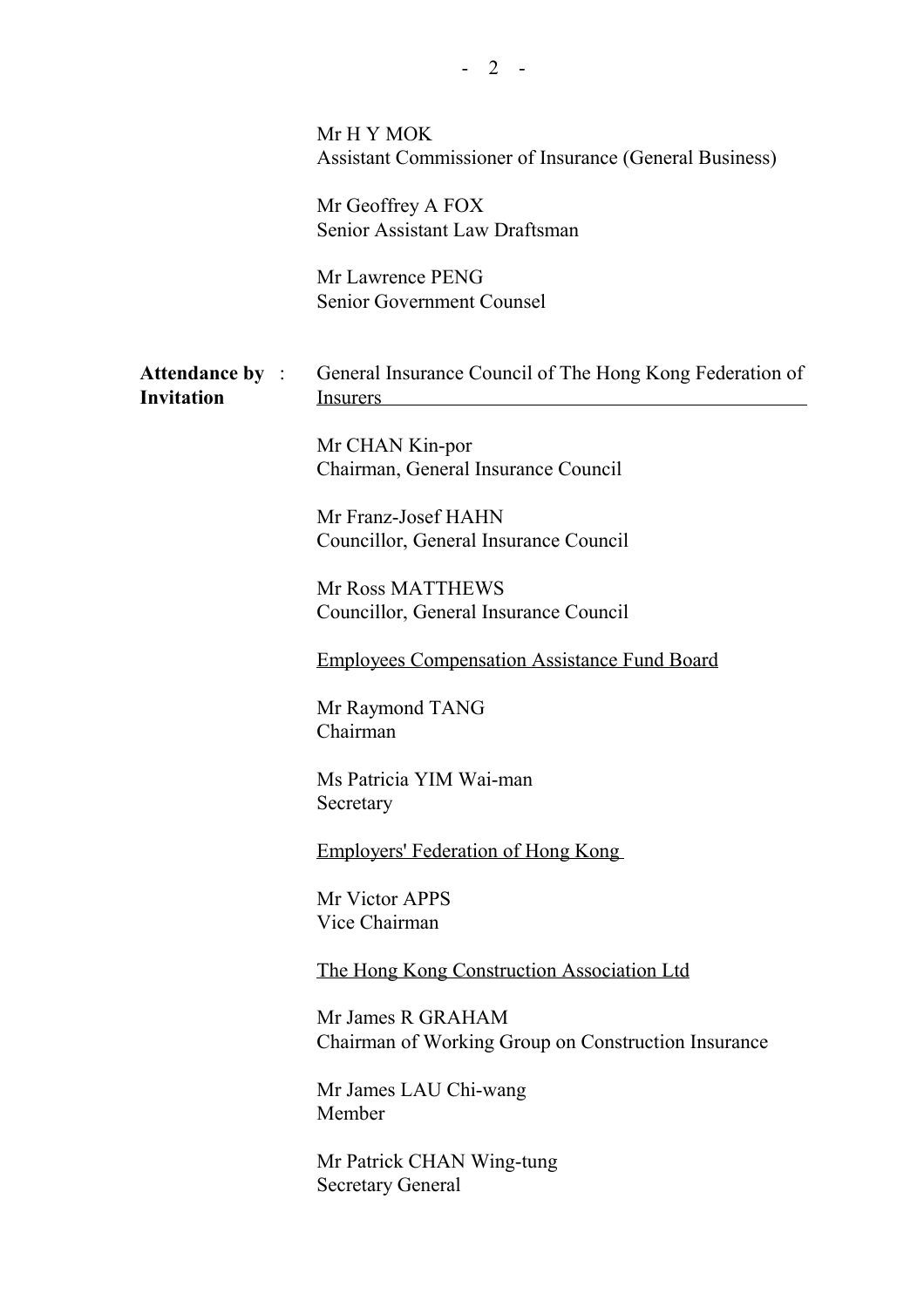| <b>Clerk</b> in<br>attendance | Mrs Sharon TONG<br>Chief Assistant Secretary (2) 1   |
|-------------------------------|------------------------------------------------------|
| <b>Staff</b> in<br>attendance | Miss Kitty CHENG<br><b>Assistant Legal Adviser 5</b> |
|                               | Ms Dora WAI<br>Senior Assistant Secretary (2) 4      |

#### **I. Confirmation of minutes of meeting held on 3 April 2002**

The minutes of the meeting held on 3 April 2002 were confirmed.

#### **II. Meeting with deputations and the Administration**

2. The Bills Committee deliberated (Index of proceedings attached at **Annex**).

3. One member requested the Administration to provide a written response on the basis for fixing the surcharge on uninsured employers at three times the levy payable on the premium paid on the employees compensation insurance policy after the offence was detected, and the possibility of increasing the level of surcharge.

4. The Administration informed the Bills Committee that the Employees Compensation Assistance Fund Board (the Fund Board) only held a balance of around \$20 million at present, it was imperative that the necessary financial arrangements, which included the proposed increase in the levy rate for the Fund Board and a government loan of \$280 million, be in place in time so that the Fund Board could have sufficient funds to meet its statutory responsibilities. The Administration appealed to members for their assistance in speeding up the scrutiny of the Bill.

- 3 -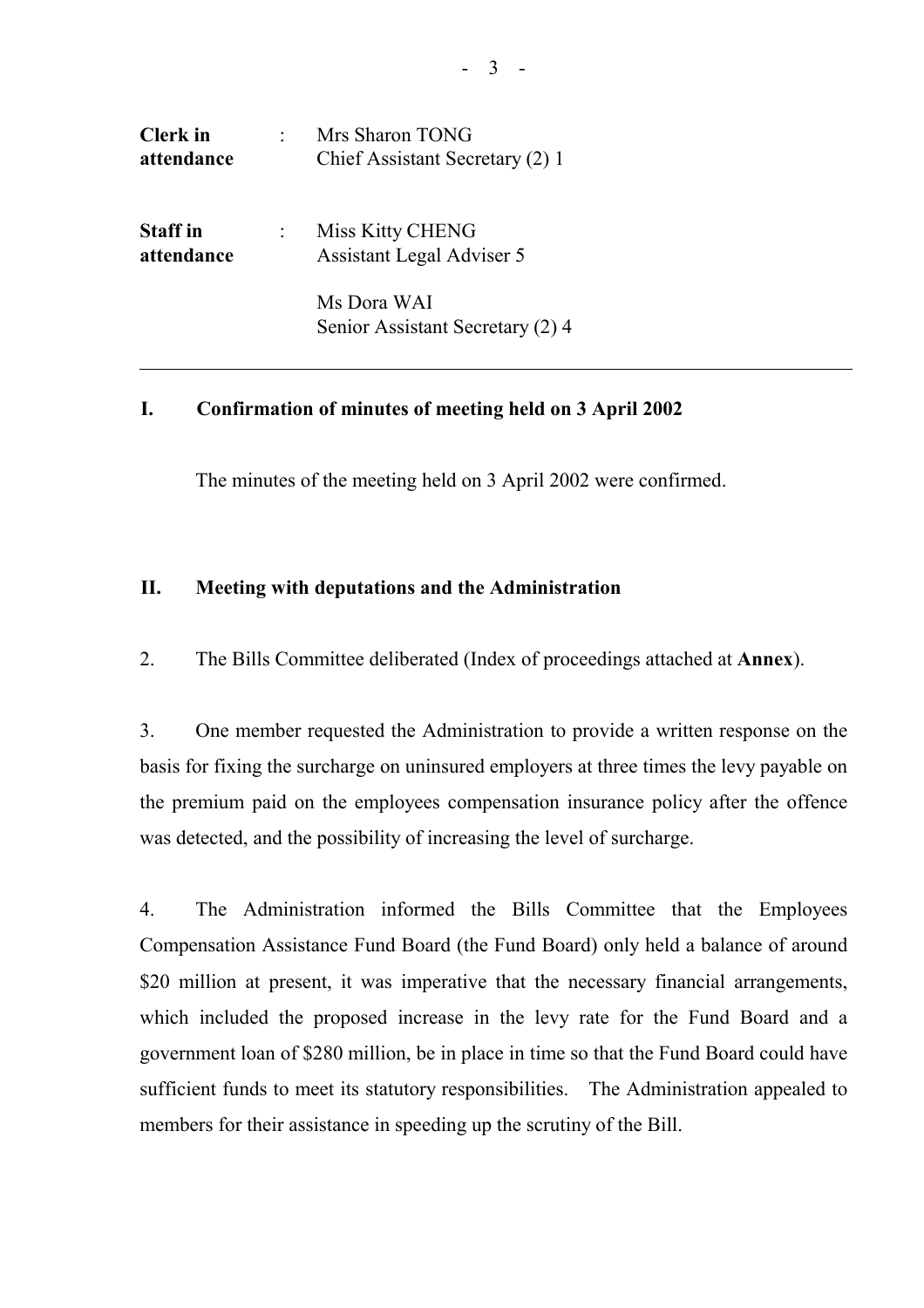## **III. Date of next meeting**

5. The Bills Committee agreed that the next meeting be held on 9 May 2002 at 2:30 pm.

6. There being no other business, the meeting ended at 12:35 pm.

Council Business Division 2 Legislative Council Secretariat 3 May 2002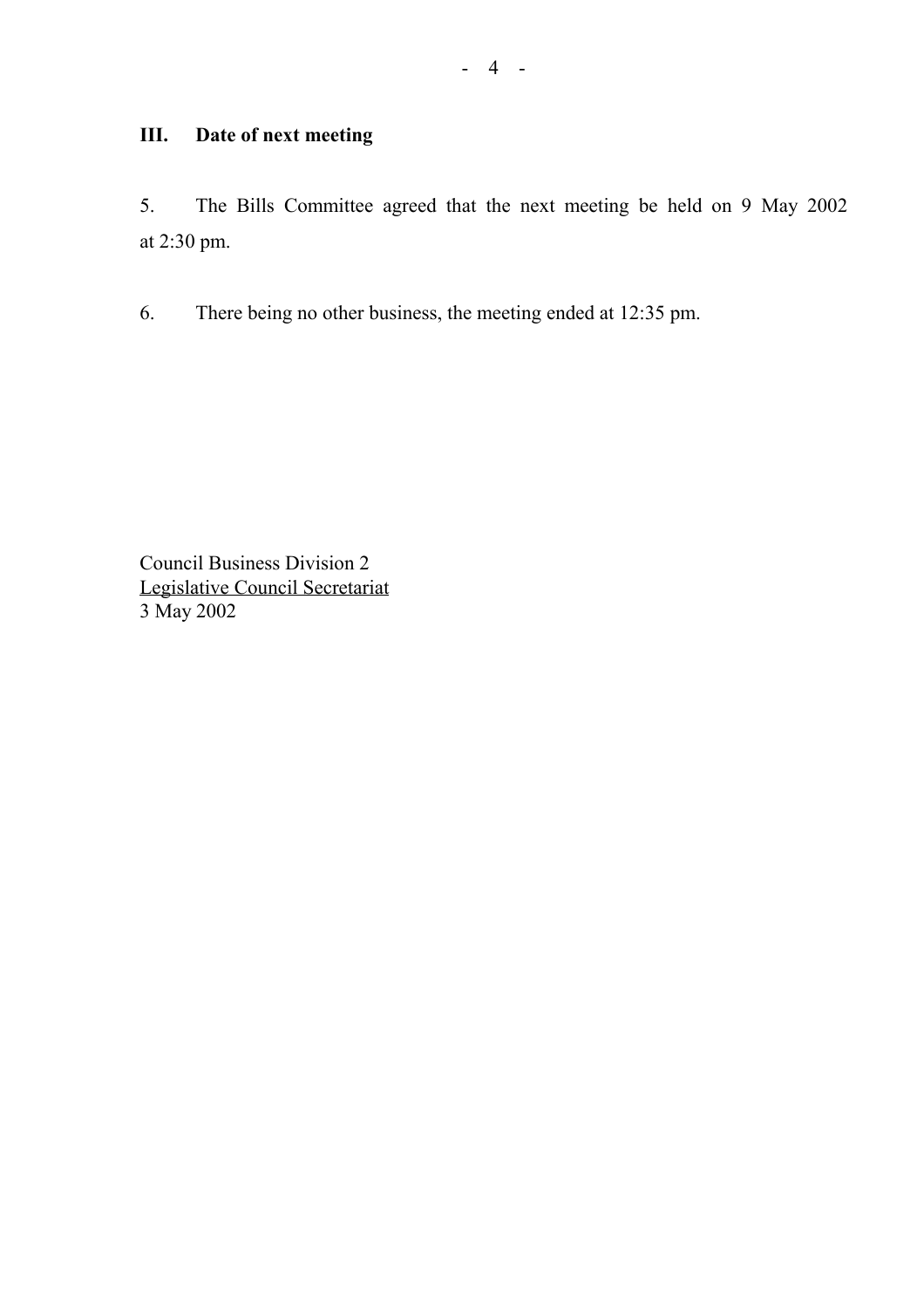### **Proceedings of the 3rd meeting of the Bills Committee on Employees Compensation Assistance (Amendment) Bill 2002 held on Tuesday, 23 April 2002 at 10:45 am in the Chamber of the Legislative Council Building**

| Time          | <b>Speaker</b>               | Subject(s)                                                       | <b>Action</b> |
|---------------|------------------------------|------------------------------------------------------------------|---------------|
| $0000 - 0229$ | Chairman                     | (a) Confirmation of minutes of last meeting; and                 | required      |
|               |                              | (b) Inviting deputations to present their views on the Bill      |               |
| $0230 - 0515$ | General Insurance            |                                                                  |               |
|               |                              | Presenting its views as set out in its two submissions (LC Paper |               |
|               | Council of The Hong          | Nos. CB(2)1428/01-02(01) and CB(2)1626/01-02(01))                |               |
|               | Kong Federation of           |                                                                  |               |
|               | Insurers (GIC)               |                                                                  |               |
| $0516 - 0526$ | Chairman                     | Inviting the next deputation to present views                    |               |
| $0527 - 1140$ | <b>Fund Board</b>            | Presenting its views as set out in its submission (LC Paper No.  |               |
|               |                              | $CB(2)1635/01-02(01))$                                           |               |
| $1141 - 1152$ | Chairman                     | Inviting the next deputation to present views                    |               |
| $1153 - 1839$ | <b>Employers' Federation</b> | Presenting its views as set out in its submission (LC Paper No.  |               |
|               | of Hong Kong                 | $CB(2)1635/01-02(02))$                                           |               |
| 1840 - 1902   | Chairman                     | Inviting the next deputation to present views                    |               |
| 1903 - 2707   | The Hong Kong                | Presenting its views as set out in its submission (LC Paper No.  |               |
|               | Construction                 | $CB(2)1647/01-02(01))$                                           |               |
|               | Association Ltd              |                                                                  |               |
| 2708 - 2719   | Chairman                     | (a) Admin's written response to submissions from deputations     |               |
|               |                              | (LC Paper Nos. CB(2)1467/01-02(03) and CB(2)1682/01-             |               |
|               |                              | $02(01)$ ; and                                                   |               |
|               |                              | (b) Inviting questions from members<br>concerning views          |               |
|               |                              | expressed by deputations                                         |               |
| 2720 - 3029   | Mr Bernard CHAN              | (a) Ways of handling the situation where the proposed            |               |
|               |                              | employees compensation insurer insolvency scheme (the            |               |
|               |                              | proposed scheme) had insufficient funds to meet the claims       |               |
|               |                              | arising from insurer insolvency occurred during the start up     |               |
|               |                              | period of the proposed scheme;                                   |               |
|               |                              | (b) Transitional arrangement for making payment of claims        |               |
|               |                              | arising from insurer insolvency occurred before the              |               |
|               |                              | establishment of the proposed scheme; and                        |               |
|               |                              | (c) Not requiring approval from the Legislative Council for      |               |
|               |                              | raising the level of funding for the proposed scheme             |               |
|               |                              |                                                                  |               |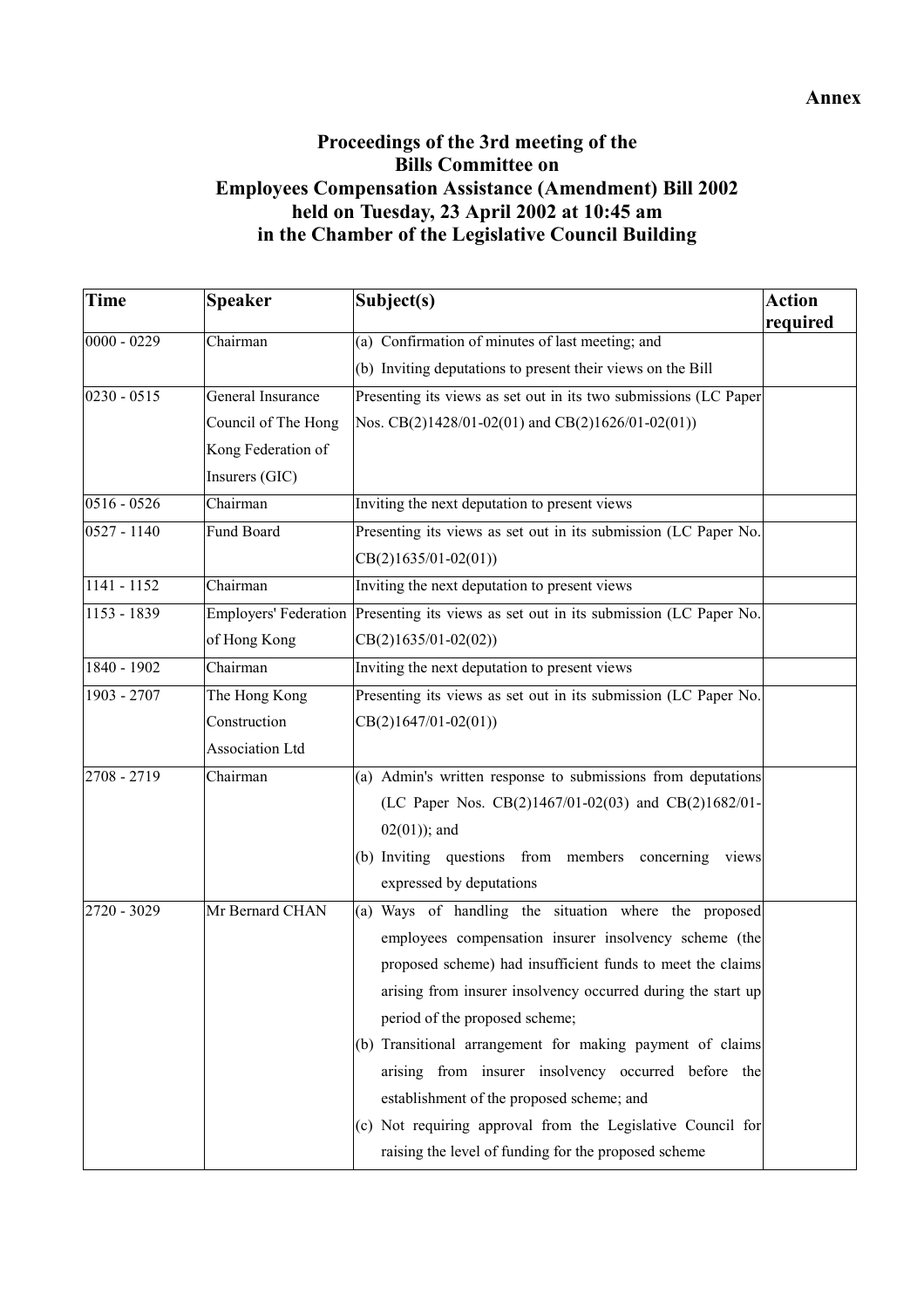| <b>Time</b>   | <b>Speaker</b>   | Subject(s)                                                                                                                                                                                                                                                                                                                                                                                                                                     | Action<br>required |
|---------------|------------------|------------------------------------------------------------------------------------------------------------------------------------------------------------------------------------------------------------------------------------------------------------------------------------------------------------------------------------------------------------------------------------------------------------------------------------------------|--------------------|
| 3030 - 3741   | Admin            | (a) Ways of handling the situation where the proposed<br>employees compensation insurer insolvency scheme (the<br>proposed scheme) had insufficient funds to meet the claims<br>arising from insurer insolvency occurred during the start up<br>period of the proposed scheme; and<br>(b) Transitional arrangement for making payment of claims<br>arising from insurer insolvency occurred before the<br>establishment of the proposed scheme |                    |
| 3742 - 3802   | Mr Bernard CHAN  | Not requiring approval from the Legislative Council for raising<br>the level of funding for the proposed scheme                                                                                                                                                                                                                                                                                                                                |                    |
| 3803 - 3851   | Admin            | - ditto -                                                                                                                                                                                                                                                                                                                                                                                                                                      |                    |
| 3852 - 4205   | Mr LEE Cheuk-yan | (a) Surcharge on uninsured employers;<br>(b) Recommendations made by the Employers' Federation of<br>Hong Kong to minimise the risk of insurer insolvency as set<br>out in paragraph 3 of its submission;<br>(c) Shifting the burden of 1% increase in levy rate to employers;<br>and<br>(d) Playing the role of lender of last resort by the Government                                                                                       |                    |
| 4206 - 4221   | Chairman         | Penalty on uninsured employers                                                                                                                                                                                                                                                                                                                                                                                                                 |                    |
| 4222 - 4327   | Admin            | Surcharge and penalty on uninsured employers                                                                                                                                                                                                                                                                                                                                                                                                   |                    |
| 4328 - 4345   | Chairman         | - ditto -                                                                                                                                                                                                                                                                                                                                                                                                                                      |                    |
| $4346 - 4357$ | Admin            | - ditto -                                                                                                                                                                                                                                                                                                                                                                                                                                      |                    |
| 4358 - 4429   | Chairman         | Recommendations made by the Employers' Federation of Hong<br>Kong to minimise the risk of insurer insolvency                                                                                                                                                                                                                                                                                                                                   |                    |
| 4430 - 4604   | GIC              | (a) Recommendations made by the Employers' Federation of<br>Hong Kong to minimise the risk of insurer insolvency; and<br>(b) Shifting the burden of 1% increase in levy rate to employers                                                                                                                                                                                                                                                      |                    |
| $4605 - 4615$ | Chairman         | Recommendations made by the Employers' Federation of Hong<br>Kong to minimise the risk of insurer insolvency                                                                                                                                                                                                                                                                                                                                   |                    |
| 4616 - 4836   | Admin            | Measures taken or to be taken by the Government in<br>strengthening<br>the<br>supervision of insurers<br>underwriting<br>employees compensation business                                                                                                                                                                                                                                                                                       |                    |
| 4837 - 4858   | Mr LEE Cheuk-yan | Possibility of extending the new requirement of \$100 million as<br>the minimum registered capital to authorised insurers                                                                                                                                                                                                                                                                                                                      |                    |
| 4859 - 4927   | Admin            | - ditto -                                                                                                                                                                                                                                                                                                                                                                                                                                      |                    |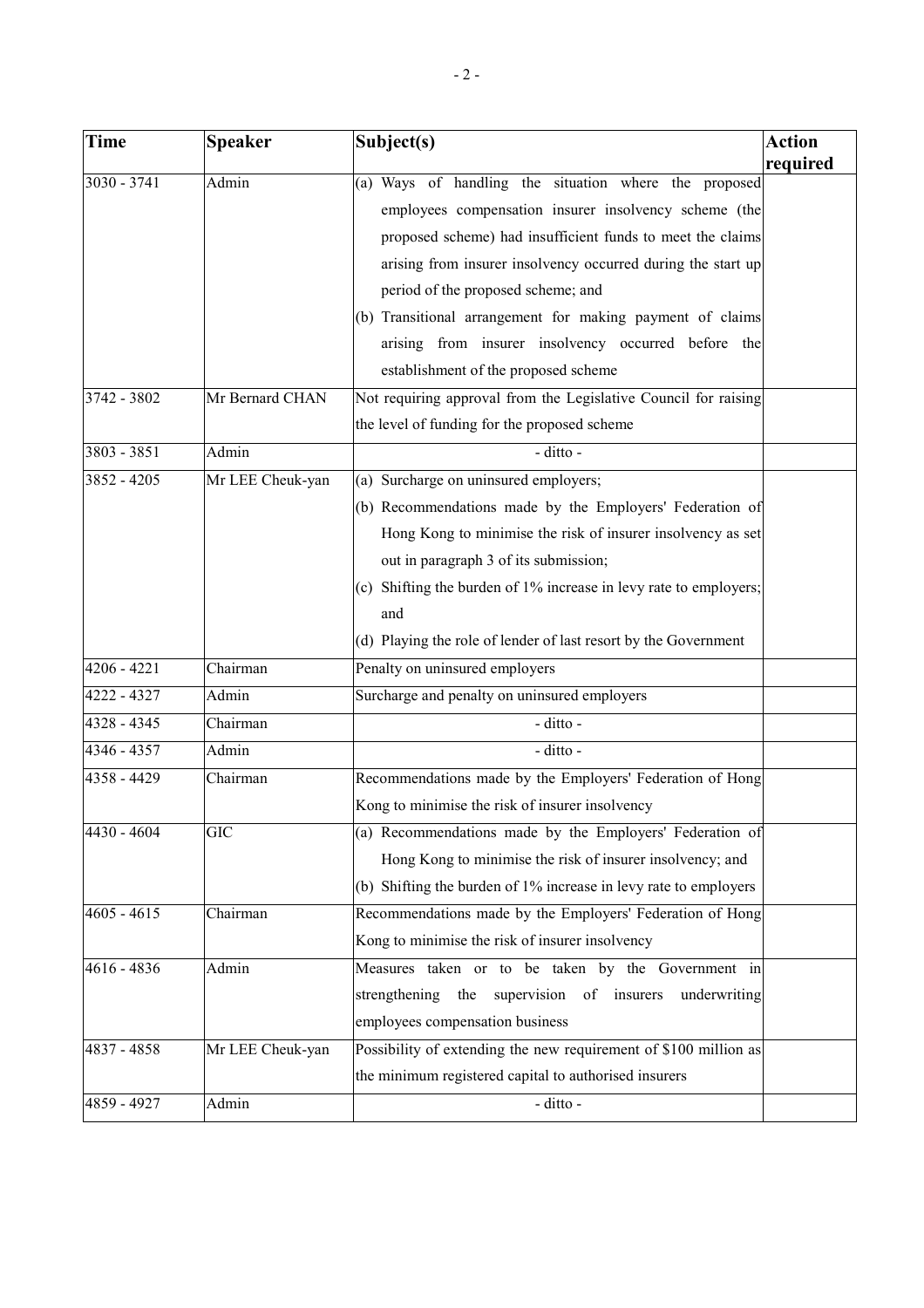| <b>Time</b>       | <b>Speaker</b>  | Subject(s)                                                       | <b>Action</b><br>required |
|-------------------|-----------------|------------------------------------------------------------------|---------------------------|
| 4928 - 5057       | Mr Kenneth TING | (a) Level of insurance premium charged by the three HIH          |                           |
|                   |                 | Group of companies operated in Hong Kong; and                    |                           |
|                   |                 | (b) Strengthening the supervision of insurers underwriting       |                           |
|                   |                 | compulsory insurance business                                    |                           |
| $5058 - 5201$     | Admin           | - ditto -                                                        |                           |
| 5202 - 5229       | Mr Kenneth TING | Number of successful convictions against uninsured employers     |                           |
| $5230 - 5336$     | Admin           | - ditto -                                                        |                           |
| 5337 - 5522       | Mr Abraham SHEK | (a) Difficulties encountered by principal contractors in the     |                           |
|                   |                 | construction industry in applying payments from the Fund;        |                           |
|                   |                 | (b) Need to put in place an effective mechanism to minimise the  |                           |
|                   |                 | risk of insurer insolvency, in particular insurers with parent   |                           |
|                   |                 | companies outside Hong Kong; and                                 |                           |
|                   |                 | (c) Recommendations made by The Hong Kong Construction           |                           |
|                   |                 | Association Ltd as set out in paragraphs 8, 9 and 10 of its      |                           |
|                   |                 | submission                                                       |                           |
| $5523 - 5723$     | Fund Board      | Difficulties encountered by principal contractors in the         |                           |
|                   |                 | construction industry in applying payments from the Fund         |                           |
| 5724 - 5747       | Mr Abraham SHEK | Spirit of the Fund Board                                         |                           |
| 5748 - 5945       | Fund Board      | - ditto -                                                        |                           |
| 5946 - 010003     | Chairman        | Proposed amendment in the Bill to address the issue of principal |                           |
|                   |                 | contractors                                                      |                           |
| 010004 - 010035   | Admin           | - ditto -                                                        |                           |
| 010036 - 010055   | Chairman        | Need to put in place an effective mechanism to minimise the risk |                           |
|                   |                 | of insurer insolvency, in particular insurers with parent        |                           |
|                   |                 | companies outside Hong Kong                                      |                           |
| $010056 - 010215$ | Admin           | - ditto -                                                        |                           |
| 010216 - 010247   | Chairman        | Recommendations made by The Hong Kong Construction               |                           |
|                   |                 | Association Ltd                                                  |                           |
| 010248 - 010627   | Admin           | Measures taken by the Government in promoting work safety        |                           |
| 010628 - 010652   | Chairman        | Rewards for organisations with good work safety record and       |                           |
|                   |                 | effective risk and claims management                             |                           |
| 010653 - 010830   | Admin           | - ditto -                                                        |                           |
| 010831 - 010923   | Mr Abraham SHEK | Need to strengthen the supervision of insurers underwriting      |                           |
|                   |                 | employees compensation business                                  |                           |
| 010924 - 010956   | Chairman        | Proposed amendment in the Bill to address the issue of principal |                           |
|                   |                 | contractors                                                      |                           |
| 010957 - 011024   | Admin           | - ditto -                                                        |                           |
| 011025 - 011054   | Chairman        | - ditto -                                                        |                           |
| 011055 - 011102   | Admin           | - ditto -                                                        |                           |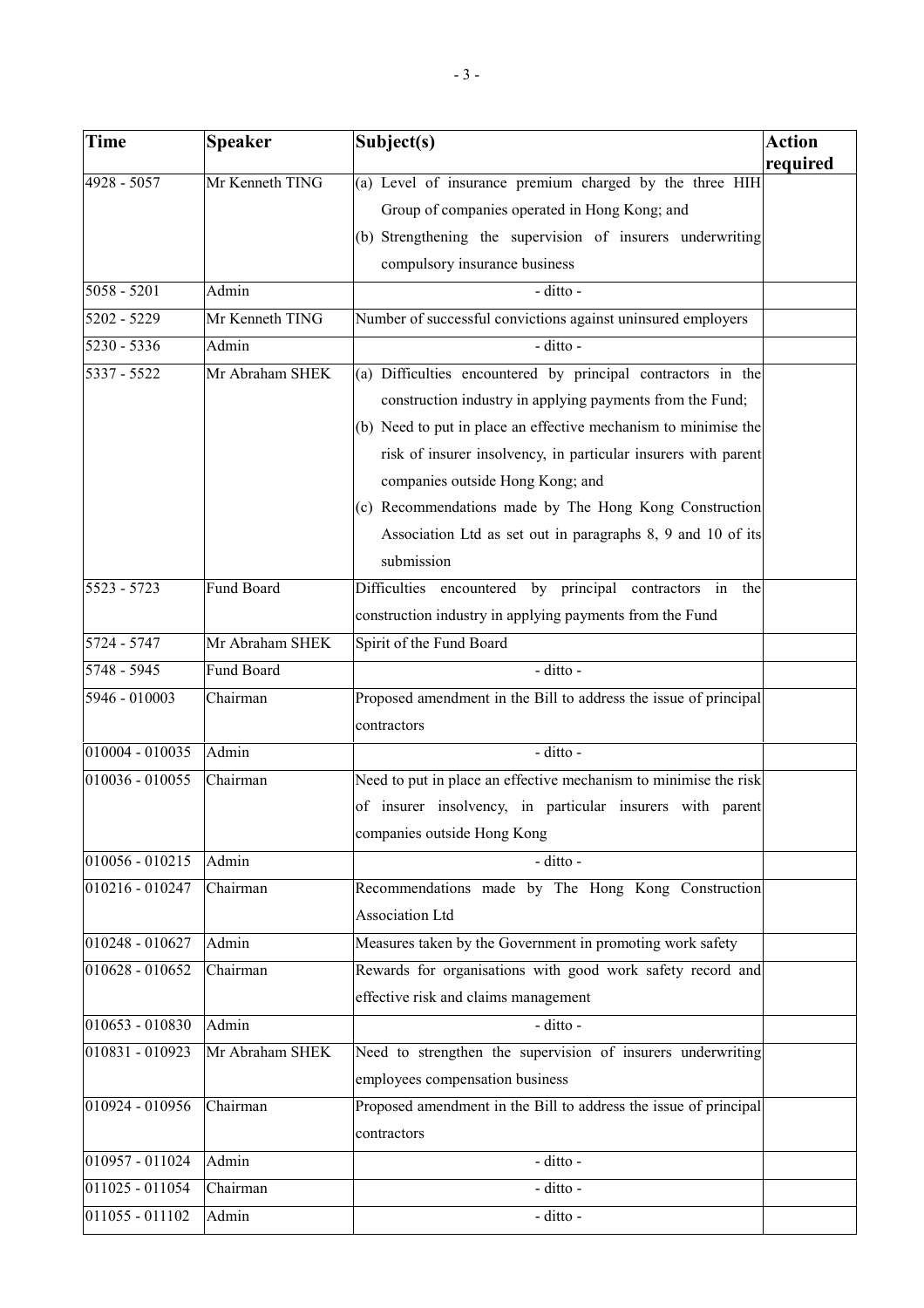| Time            | <b>Speaker</b>  | Subject(s)                                                           | Action<br>required |
|-----------------|-----------------|----------------------------------------------------------------------|--------------------|
| 011103 - 011111 | Mr Abraham SHEK | Compensation arrangements for workers whose employers had            |                    |
|                 |                 | become insolvent                                                     |                    |
| 011112 - 011119 | Chairman        | - ditto -                                                            |                    |
| 011120 - 011341 | Mr LEUNG Fu-wah | (a) Difference in the level of insurance premium charged by          |                    |
|                 |                 | insurers and the relationship between the levy rate and the          |                    |
|                 |                 | actual levy income received by the Fund Board;                       |                    |
|                 |                 | (b) Loss of \$5.5 billion in employees compensation business in      |                    |
|                 |                 | the past 11 years; and                                               |                    |
|                 |                 | (c) Issues relating to work safety, enforcement of the               |                    |
|                 |                 | compulsory insurance requirement and penalty on uninsured            |                    |
|                 |                 | employers                                                            |                    |
| 011342 - 011822 | <b>GIC</b>      | (a) Difference in the level of insurance premium charged by          |                    |
|                 |                 | insurers and the relationship between the levy rate and the          |                    |
|                 |                 | actual levy income received by the Fund Board; and                   |                    |
|                 |                 | (b) Loss of \$5.5 billion in employees compensation business in      |                    |
|                 |                 | the past 11 years                                                    |                    |
| 011823 - 011932 | The Hong Kong   | Reasons for the increase in insurance premium                        |                    |
|                 | Construction    |                                                                      |                    |
|                 | Association Ltd |                                                                      |                    |
| 011933 - 012012 | Mr LEUNG Fu-wah | Issues not directly relevant to the Bill to be dealt with separately |                    |
|                 |                 | by the Government in consultation with the insurance industry        |                    |
| 012013 - 012025 | Chairman        | - ditto -                                                            |                    |
| 012026 - 012410 | Ms LI Fung-ying | (a) Need to impose heavier penalty on uninsured employers;           |                    |
|                 |                 | and                                                                  |                    |
|                 |                 | (b) Monitoring of the financial position of insurers with parent     |                    |
|                 |                 | companies outside Hong Kong                                          |                    |
| 012411 - 012445 | Admin           | Need to impose heavier penalty on uninsured employers                |                    |
| 012446 - 012509 | Chairman        | Monitoring of the financial position of insurers with parent         |                    |
|                 |                 | companies outside Hong Kong                                          |                    |
| 012510 - 012558 | Admin           | - ditto -                                                            |                    |
| 012559 - 012630 | Ms LI Fung-ying | Cause of the insolvency of the three HIH Group of companies          |                    |
|                 |                 | operated in Hong Kong                                                |                    |
| 012631 - 012719 | Admin           | - ditto -                                                            |                    |
| 012720 - 012849 | Mr Bernard CHAN | (a) Proposal to set an admissibility limit to the amount of          |                    |
|                 |                 | reinsurance recoverable from parent companies outside                |                    |
|                 |                 | Hong Kong; and                                                       |                    |
|                 |                 | (b) Objection to the proposal of excising insurer insolvency         |                    |
|                 |                 | from the scope of ECAS and suggestion for the insurance              |                    |
|                 |                 | industry to administer ECAS                                          |                    |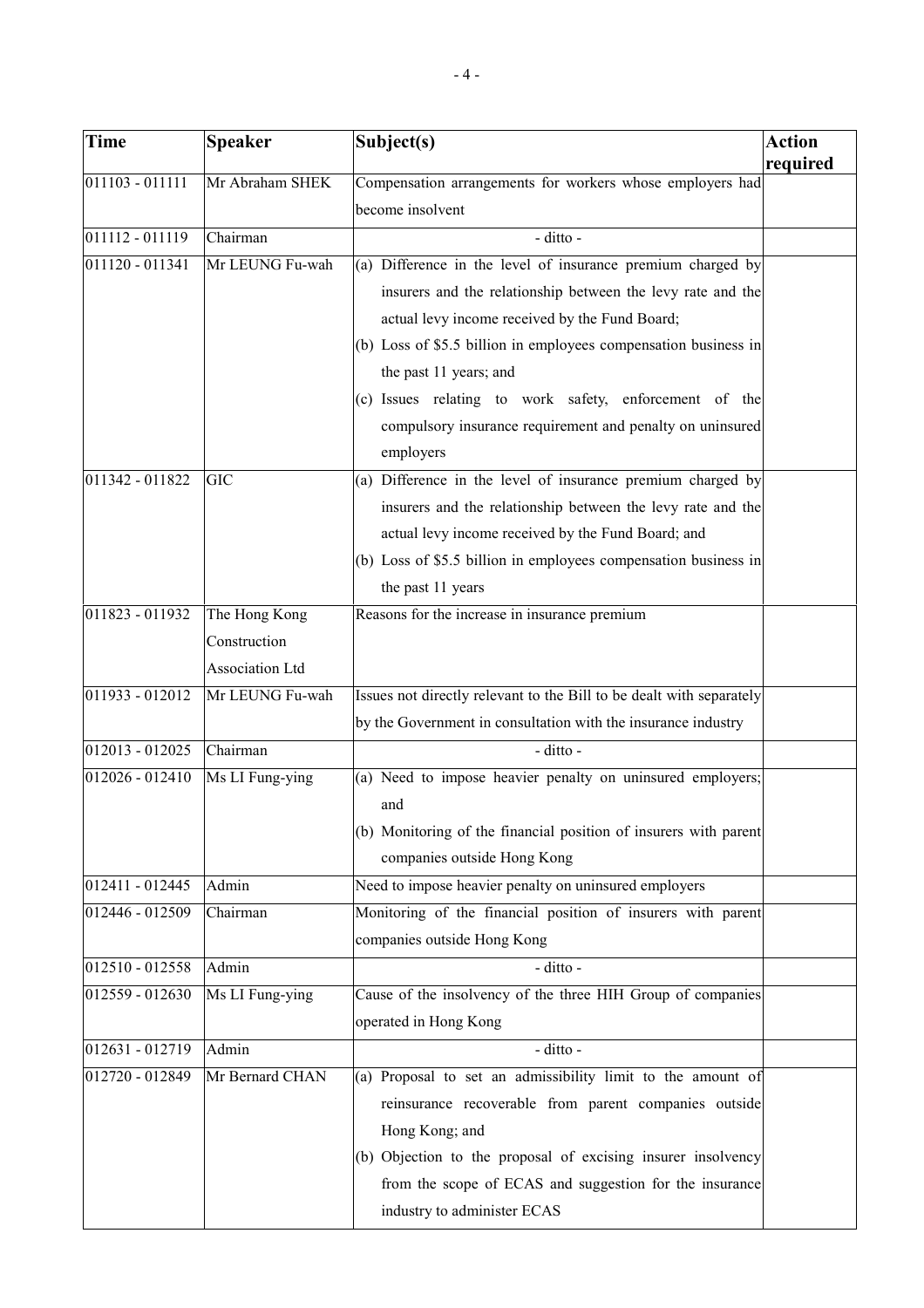| <b>Time</b>       | <b>Speaker</b>  | Subject(s)                                                        | <b>Action</b> |
|-------------------|-----------------|-------------------------------------------------------------------|---------------|
| $012850 - 013041$ | <b>GIC</b>      | Proposal to set an admissibility limit to the amount of           | required      |
|                   |                 | reinsurance recoverable from parent companies outside Hong        |               |
|                   |                 | Kong                                                              |               |
| 013042 - 013100   | Chairman        | Suggestion for the insurance industry to administer ECAS          |               |
| 013101 - 013122   | Mr Bernard CHAN | - ditto -                                                         |               |
| 013123 - 013236   | Admin           | - ditto -                                                         |               |
| 013237 - 013417   | <b>GIC</b>      | - ditto -                                                         |               |
| 013418 - 013514   | Fund Board      | - ditto -                                                         |               |
| 013515 - 013529   | Chairman        | - ditto -                                                         |               |
| 013530 - 013610   | Mr Kenneth TING | (a) Suggestion for the insurance industry to administer ECAS;     |               |
|                   |                 | and                                                               |               |
|                   |                 | (b) Channels available to employees to check whether              |               |
|                   |                 | employers had taken out insurance cover for their employees       |               |
| $013611 - 013657$ | Admin           | Channels available to employees to check whether employers        |               |
|                   |                 | had taken out insurance cover for their employees                 |               |
| 013658 - 013746   | Chairman        | Inviting further questions from members and further response      |               |
|                   |                 | from Admin                                                        |               |
| 013747 - 013813   | Admin           | Suggestion for the insurance industry to administer ECAS          |               |
| 013814 - 013946   | Chairman        | Admin's written response concerning measures adopted by the       |               |
|                   |                 | United Kingdom and Canada in response to the insolvency of the    |               |
|                   |                 | HIH Group of companies (LC Paper No. CB(2)1682/01-02(02))         |               |
| 013947 - 014139   | Admin           | Urgency of the Bill                                               |               |
| 014140 - 014253   | Mr Bernard CHAN | Objection to the proposal of excising insurer insolvency from the |               |
|                   |                 | scope of ECAS                                                     |               |
| 014254 - 014328   | Admin           | - ditto -                                                         |               |
| 014329 - 014345   | Chairman        | - ditto -                                                         |               |
| 014346 - 014401   | Admin           | - ditto -                                                         |               |
| 014402 - 014410   | Mr Bernard CHAN | - ditto -                                                         |               |
| 014411 - 014434   | <b>GIC</b>      | - ditto -                                                         |               |
| 014435 - 014554   | Chairman        | (a) Date of next meeting;                                         |               |
|                   |                 | (b) Admin's written response concerning relief payment (LC        |               |
|                   |                 | Paper No. CB(2)1682/01-02(03)); and                               |               |
|                   |                 | (c) Letter from Legal Service Division to Admin and Admin's       |               |
|                   |                 | reply (LC Paper Nos. CB(2)1674/01-02(01) and CB(2)                |               |
|                   |                 | $1674/01 - 02(02)$                                                |               |